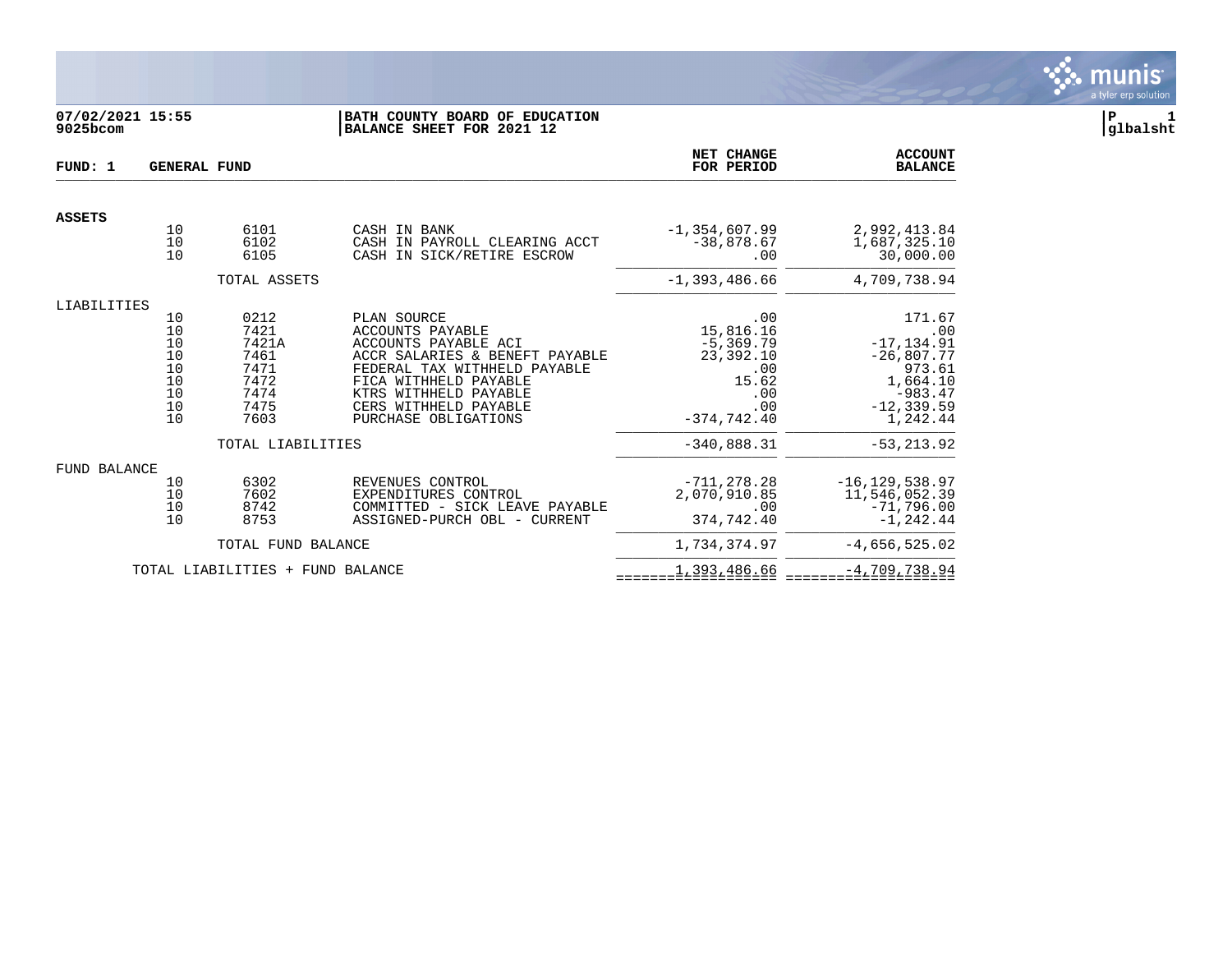

## **07/02/2021 15:55 |BATH COUNTY BOARD OF EDUCATION |P 2 9025bcom |BALANCE SHEET FOR 2021 12 |glbalsht**

| FUND: 2       |                | SPECIAL REVENUE                  |                                                                          | NET CHANGE<br>FOR PERIOD                    | <b>ACCOUNT</b><br><b>BALANCE</b>                    |
|---------------|----------------|----------------------------------|--------------------------------------------------------------------------|---------------------------------------------|-----------------------------------------------------|
| <b>ASSETS</b> |                |                                  |                                                                          |                                             |                                                     |
|               | 20             | 6101                             | CASH IN BANK                                                             | $-729,614.62$                               | $-536, 549.03$                                      |
|               |                | TOTAL ASSETS                     |                                                                          | $-729,614.62$                               | $-536, 549.03$                                      |
| LIABILITIES   | 20<br>20       | 7421A<br>7603                    | ACCOUNTS PAYABLE ACI<br>PURCHASE OBLIGATIONS                             | $-14, 397.31$<br>$-346.782.08$              | $-21, 393.76$<br>11,217.70                          |
|               |                | TOTAL LIABILITIES                |                                                                          | $-361.179.39$                               | $-10, 176.06$                                       |
| FUND BALANCE  | 20<br>20<br>20 | 6302<br>7602<br>8753             | REVENUES CONTROL<br>EXPENDITURES CONTROL<br>ASSIGNED-PURCH OBL - CURRENT | $-301,529.84$<br>1,045,541.77<br>346,782.08 | $-4, 233, 493.37$<br>4,791,436.16<br>$-11, 217, 70$ |
|               |                | TOTAL FUND BALANCE               |                                                                          | 1,090,794.01                                | 546,725.09                                          |
|               |                | TOTAL LIABILITIES + FUND BALANCE |                                                                          | 729,614.62                                  | 536,549.03                                          |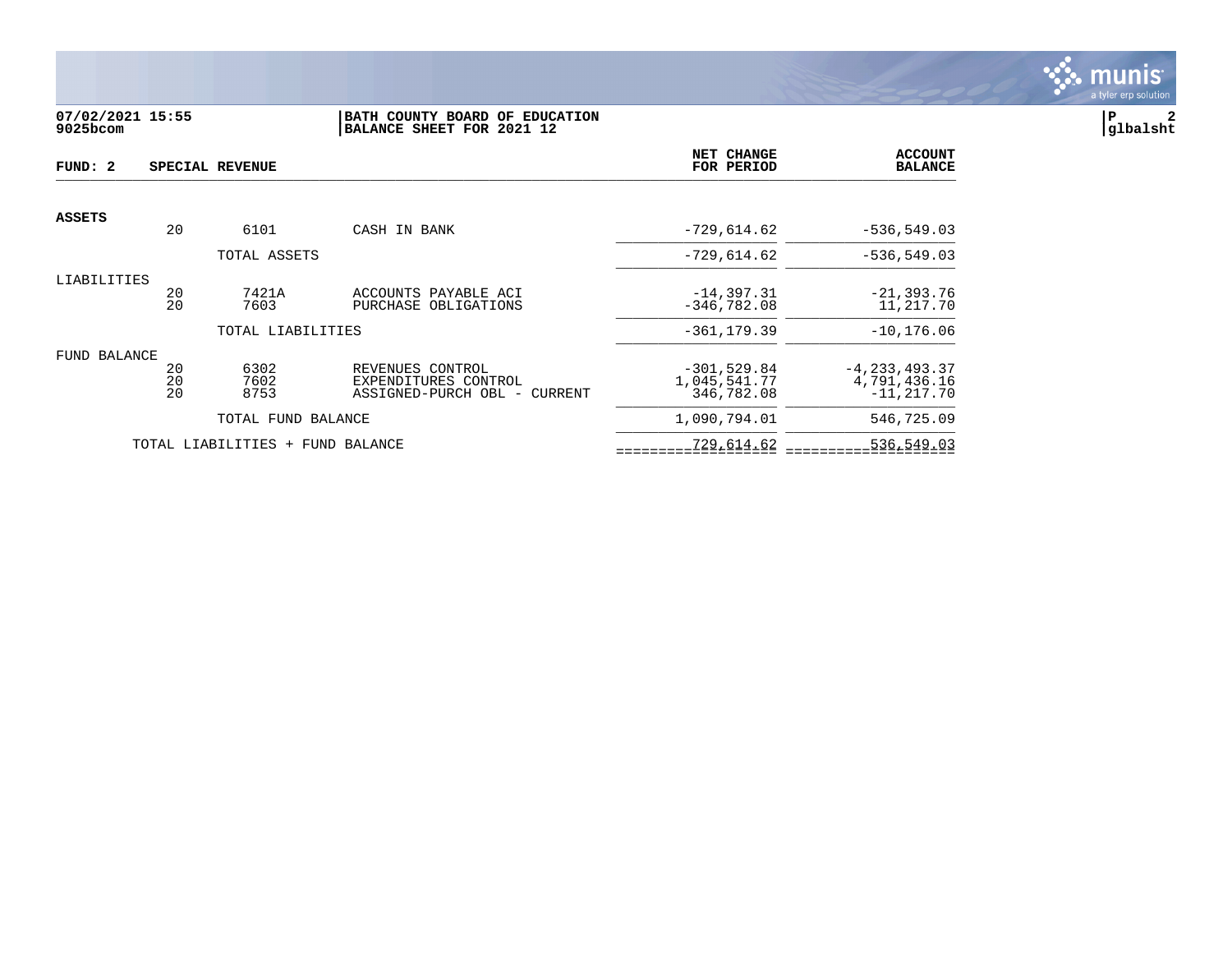

#### **07/02/2021 15:55 |BATH COUNTY BOARD OF EDUCATION |P 3 9025bcom |BALANCE SHEET FOR 2021 12 |glbalsht**

| FUND: 21<br>DISTRICT ACTIVITY FD (ANNUAL) |                |                                  | NET CHANGE<br>FOR PERIOD                                                 | <b>ACCOUNT</b><br><b>BALANCE</b>     |                                   |
|-------------------------------------------|----------------|----------------------------------|--------------------------------------------------------------------------|--------------------------------------|-----------------------------------|
| ASSETS                                    | 21             | 6101                             | CASH IN BANK                                                             | 10,959.35                            | 98,988.27                         |
|                                           |                | TOTAL ASSETS                     |                                                                          | 10,959.35                            | 98,988.27                         |
| LIABILITIES                               | 21<br>21       | 7421A<br>7603                    | ACCOUNTS PAYABLE ACI<br>PURCHASE OBLIGATIONS                             | .00<br>$-1,911.95$                   | $-784.38$<br>.00                  |
|                                           |                | TOTAL LIABILITIES                |                                                                          | $-1,911.95$                          | $-784.38$                         |
| FUND BALANCE                              | 21<br>21<br>21 | 6302<br>7602<br>8753             | REVENUES CONTROL<br>EXPENDITURES CONTROL<br>ASSIGNED-PURCH OBL - CURRENT | $-13,623.00$<br>2,663.65<br>1,911.95 | $-129,716.34$<br>31,512.45<br>.00 |
|                                           |                | TOTAL FUND BALANCE               |                                                                          | $-9,047.40$                          | $-98, 203.89$                     |
|                                           |                | TOTAL LIABILITIES + FUND BALANCE |                                                                          | $-10,959.35$                         | $-98,988.27$                      |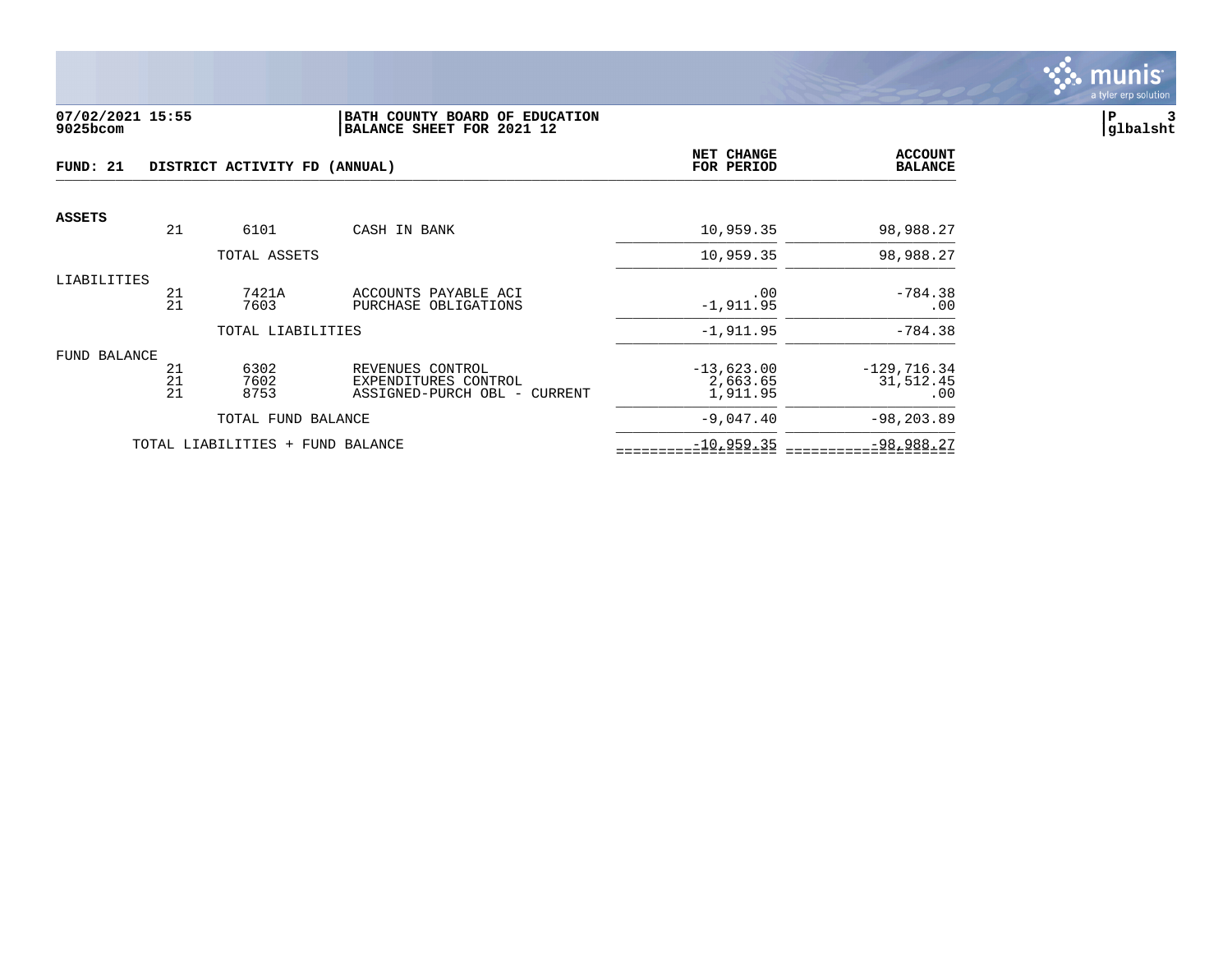

# **07/02/2021 15:55 |BATH COUNTY BOARD OF EDUCATION |P 4 9025bcom |BALANCE SHEET FOR 2021 12 |glbalsht**

| FUND: 310<br>CAPITAL OUTLAY FUND |          |                                  |                                          | NET CHANGE<br>FOR PERIOD | <b>ACCOUNT</b><br><b>BALANCE</b> |
|----------------------------------|----------|----------------------------------|------------------------------------------|--------------------------|----------------------------------|
| <b>ASSETS</b>                    |          |                                  |                                          |                          |                                  |
|                                  | 31       | 6101                             | CASH IN BANK                             | 23,932.75                | 84,549.75                        |
|                                  |          | TOTAL ASSETS                     |                                          | 23,932.75                | 84,549.75                        |
| FUND BALANCE                     | 31<br>31 | 6302<br>7602                     | REVENUES CONTROL<br>EXPENDITURES CONTROL | .00<br>$-23,932.75$      | $-172, 209.00$<br>87,659.25      |
|                                  |          | TOTAL FUND BALANCE               |                                          | $-23,932.75$             | $-84, 549.75$                    |
|                                  |          | TOTAL LIABILITIES + FUND BALANCE |                                          | $-23,932.75$             | $-84,549.75$                     |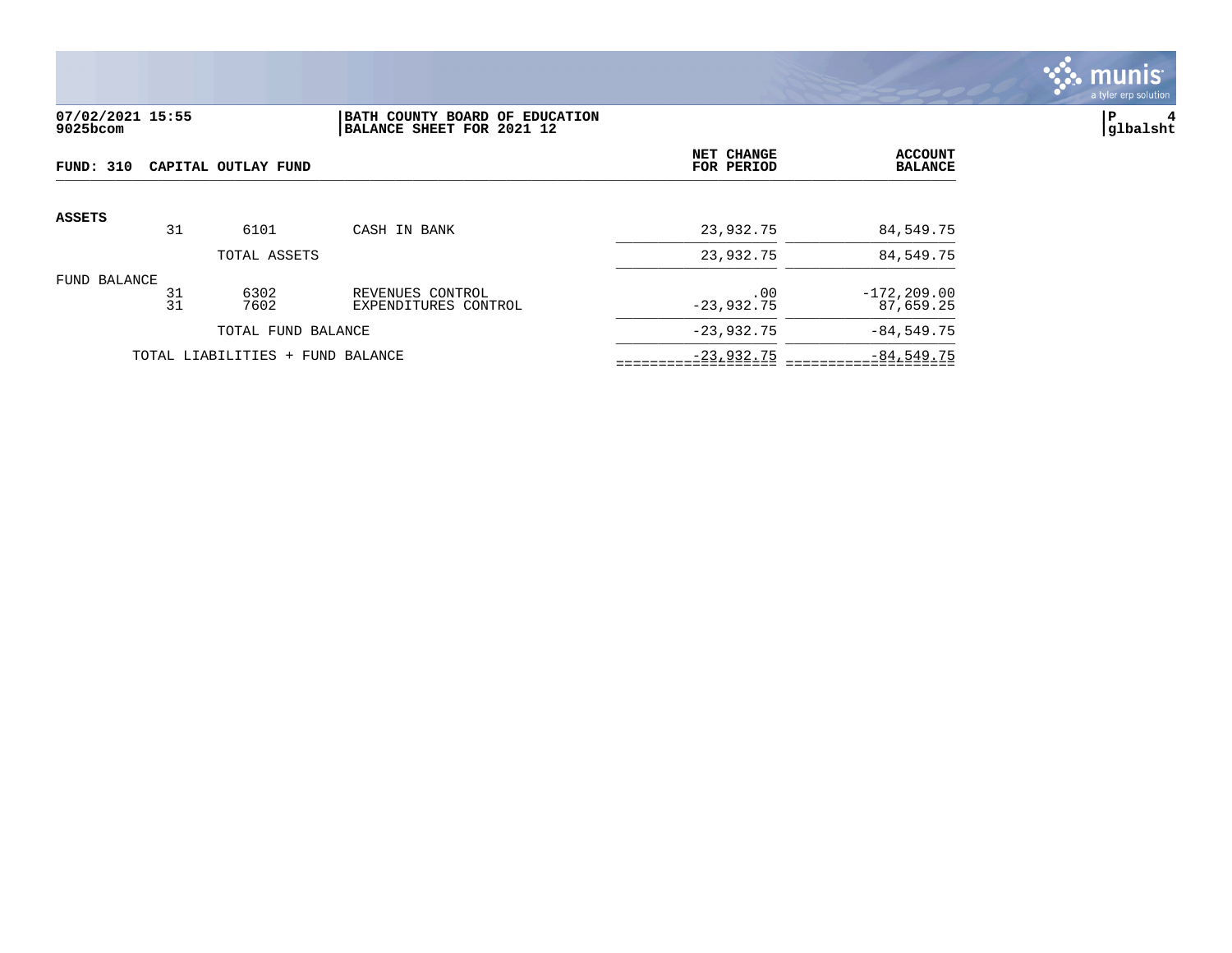

## **07/02/2021 15:55 |BATH COUNTY BOARD OF EDUCATION |P 5 9025bcom |BALANCE SHEET FOR 2021 12 |glbalsht**

| FUND: 320<br>BUILDING FUND (5 CENT LEVY) |                                     |                              |                                                                                                  | NET CHANGE<br>FOR PERIOD            | <b>ACCOUNT</b><br><b>BALANCE</b>                                |
|------------------------------------------|-------------------------------------|------------------------------|--------------------------------------------------------------------------------------------------|-------------------------------------|-----------------------------------------------------------------|
| <b>ASSETS</b>                            | 32                                  | 6101                         | CASH IN BANK                                                                                     | 449,432.00                          | 241,430.27                                                      |
|                                          |                                     | TOTAL ASSETS                 |                                                                                                  | 449,432.00                          | 241,430.27                                                      |
| FUND BALANCE                             | 32<br>32<br>32<br>32                | 6302<br>7602<br>8737<br>8738 | REVENUES CONTROL<br>EXPENDITURES CONTROL<br>RESTRICTED - OTHER<br>RESTRICTED-SFCC ESCROW-CURRENT | $-449, 432.00$<br>.00<br>.00<br>.00 | $-1,577,432.00$<br>1,457,572.45<br>$-21,991.10$<br>$-99,579.62$ |
| TOTAL FUND BALANCE                       |                                     |                              | $-449, 432.00$                                                                                   | $-241, 430.27$                      |                                                                 |
|                                          | TOTAL LIABILITIES +<br>FUND BALANCE |                              |                                                                                                  | $-449, 432.00$                      | $-241, 430.27$                                                  |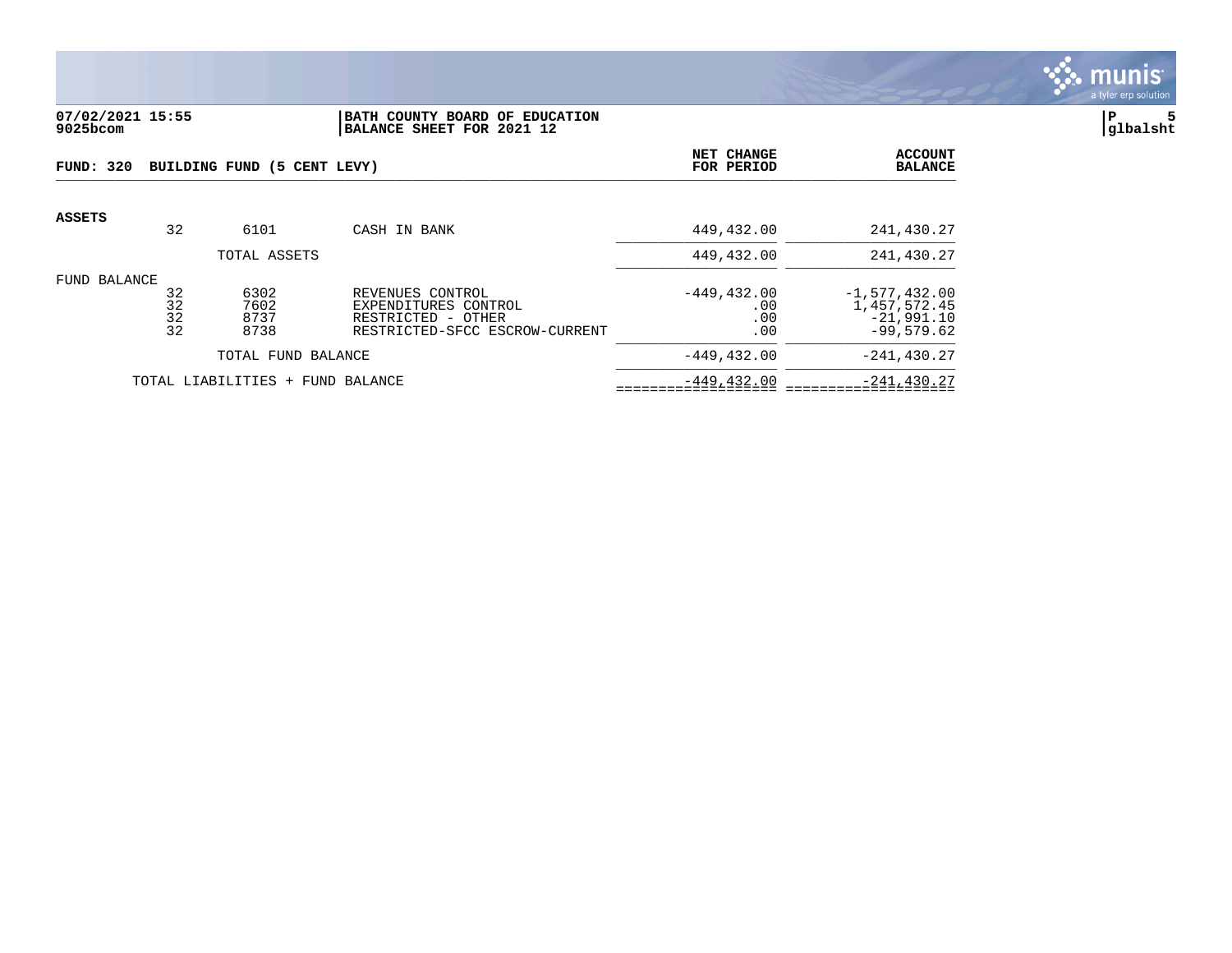

## **07/02/2021 15:55 |BATH COUNTY BOARD OF EDUCATION |P 6 9025bcom |BALANCE SHEET FOR 2021 12 |glbalsht**

| <b>FUND: 360</b><br><b>CONSTRUCTION FUND</b> |                |                                  | NET CHANGE<br>FOR PERIOD                                                              | <b>ACCOUNT</b><br><b>BALANCE</b> |                                   |
|----------------------------------------------|----------------|----------------------------------|---------------------------------------------------------------------------------------|----------------------------------|-----------------------------------|
| <b>ASSETS</b>                                | 36             | 6101                             | CASH IN BANK                                                                          | $-14,661.82$                     | 35,599.69                         |
|                                              |                | TOTAL ASSETS                     |                                                                                       | $-14,661.82$                     | 35,599.69                         |
| LIABILITIES                                  | 36<br>36       | 7421A<br>7603                    | ACCOUNTS PAYABLE ACI<br>PURCHASE OBLIGATIONS                                          | .00<br>$-21, 565.47$             | $-749.00$<br>.00                  |
|                                              |                | TOTAL LIABILITIES                |                                                                                       | $-21, 565.47$                    | $-749.00$                         |
| FUND BALANCE                                 | 36<br>36<br>36 | 7602<br>8735<br>8753             | EXPENDITURES CONTROL<br>RESTRICTED-FUTURE CONSTR BG-1<br>ASSIGNED-PURCH OBL - CURRENT | 14,661.82<br>.00<br>21,565.47    | 59,525.66<br>$-94, 376.35$<br>.00 |
|                                              |                | TOTAL FUND BALANCE               |                                                                                       | 36, 227. 29                      | $-34,850.69$                      |
|                                              |                | TOTAL LIABILITIES + FUND BALANCE |                                                                                       | 14,661.82                        | $-35,599.69$                      |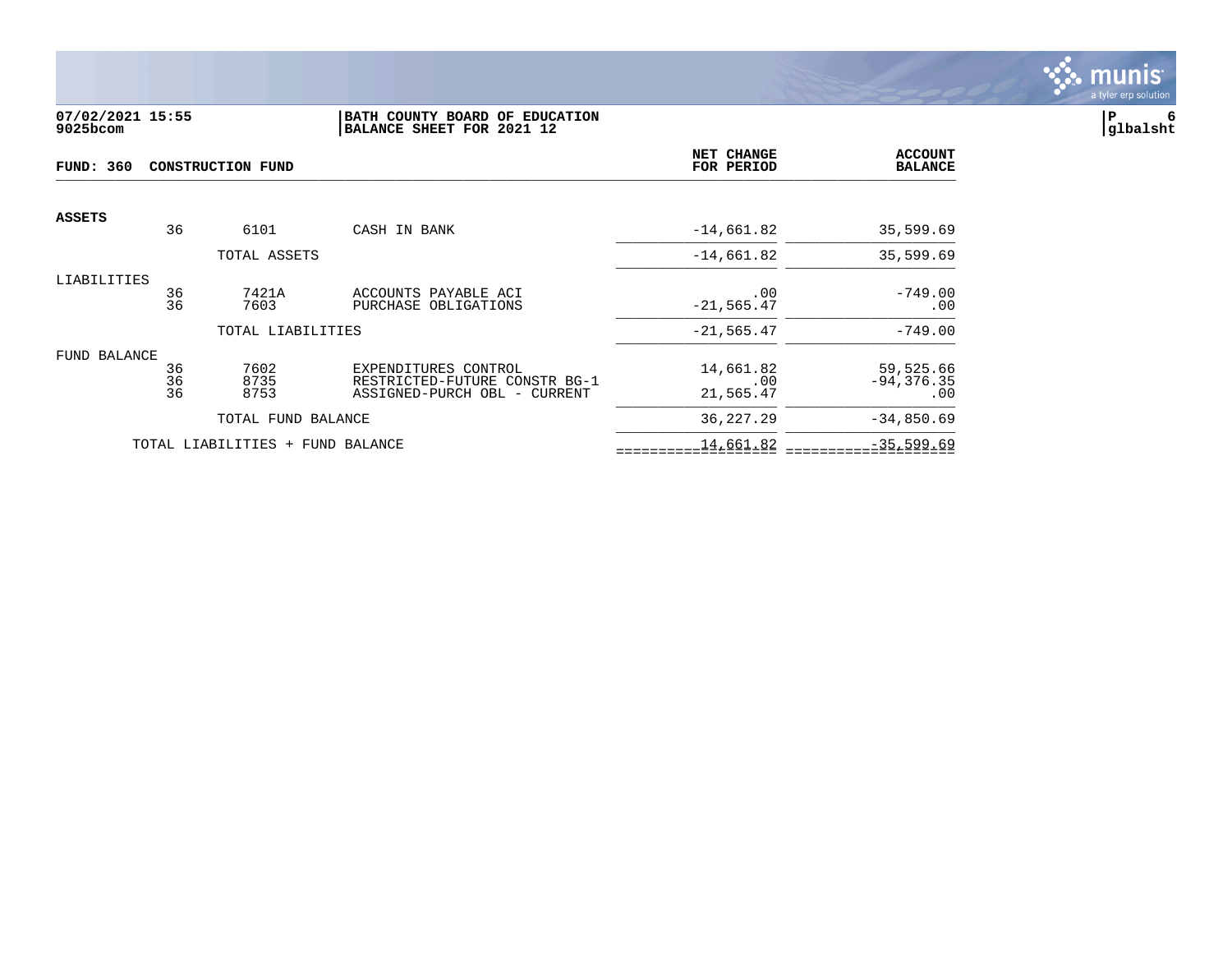

| FUND: 400                |    |                                  | <b>NET CHANGE</b>    | <b>ACCOUNT</b> |                   |
|--------------------------|----|----------------------------------|----------------------|----------------|-------------------|
| <b>DEBT SERVICE FUND</b> |    |                                  | FOR PERIOD           | <b>BALANCE</b> |                   |
| <b>FUND BALANCE</b>      | 40 | 6302                             | REVENUES CONTROL     | .00            | $-1, 345, 907.45$ |
|                          | 40 | 7602                             | EXPENDITURES CONTROL | .00            | 1,345,907.45      |
|                          |    | TOTAL FUND BALANCE               |                      | .00            | .00               |
|                          |    | TOTAL LIABILITIES + FUND BALANCE |                      | .00            | . 00              |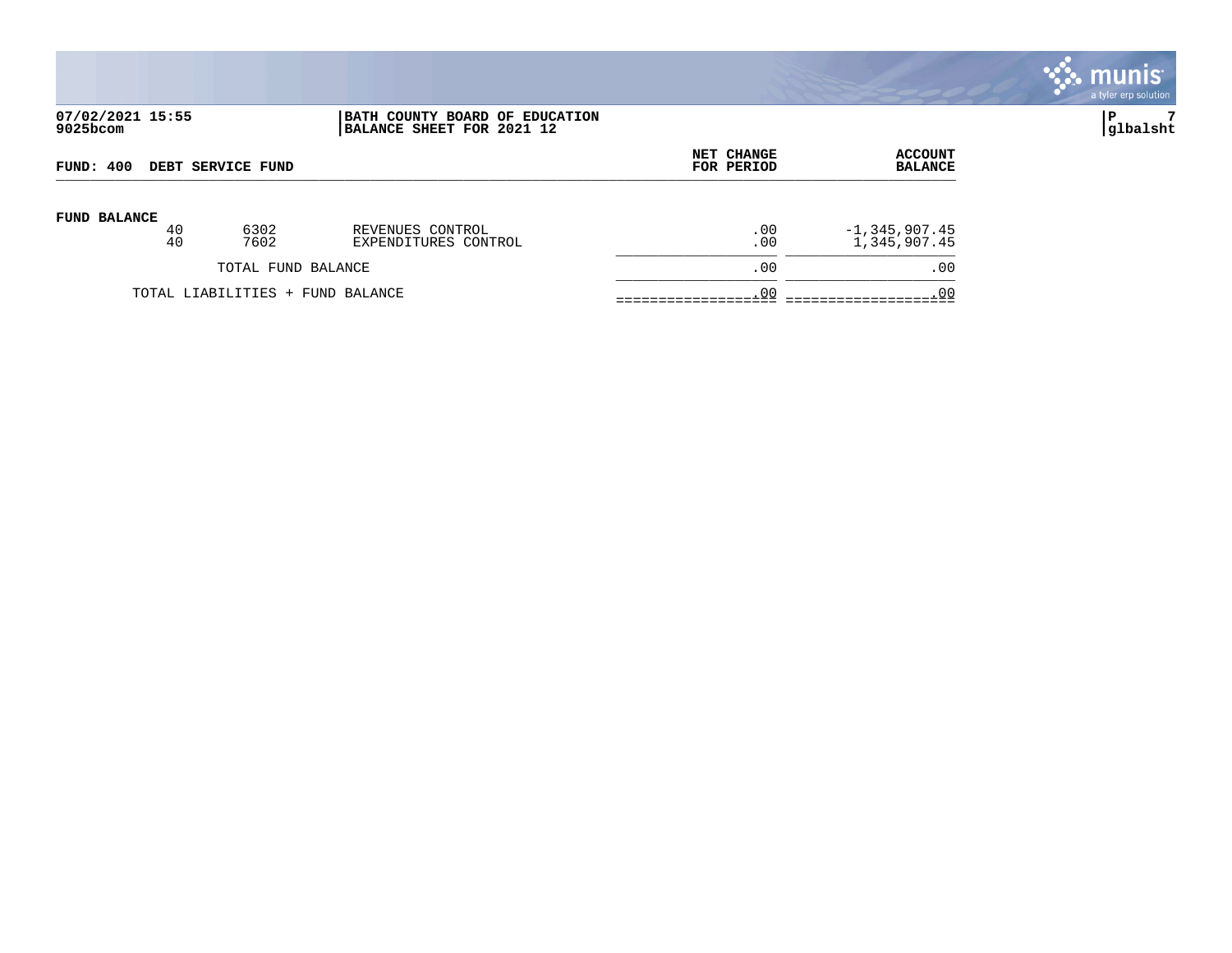

# **07/02/2021 15:55 |BATH COUNTY BOARD OF EDUCATION |P 8 9025bcom |BALANCE SHEET FOR 2021 12 |glbalsht**

| FUND: 51<br>FOOD SERVICE FUND |                                  |                                                   |                                                                                                                                                                   | NET CHANGE<br>FOR PERIOD                                       | <b>ACCOUNT</b><br><b>BALANCE</b>                                                            |
|-------------------------------|----------------------------------|---------------------------------------------------|-------------------------------------------------------------------------------------------------------------------------------------------------------------------|----------------------------------------------------------------|---------------------------------------------------------------------------------------------|
| <b>ASSETS</b>                 |                                  |                                                   |                                                                                                                                                                   |                                                                |                                                                                             |
|                               | 51<br>51<br>51<br>51             | 6101<br>6171<br>64000<br>6400P                    | CASH IN BANK<br>INVENTORIES FOR CONSUMPTION<br>RESOURCES<br>DEF OUTFLOW OF<br>DEF OUTFLOW OF<br>RESOURCES                                                         | $-63,787.40$<br>.00<br>.00<br>.00                              | 2,023,437.36<br>2,438.11<br>71,769.65<br>267,788.83                                         |
|                               |                                  | TOTAL ASSETS                                      |                                                                                                                                                                   | $-63,787.40$                                                   | 2,365,433.95                                                                                |
| LIABILITIES                   |                                  |                                                   |                                                                                                                                                                   |                                                                |                                                                                             |
|                               | 51<br>51<br>51<br>51<br>51<br>51 | 7421A<br>75410<br>7541P<br>7603<br>77000<br>7700P | ACCOUNTS PAYABLE ACI<br>NET PENSION LIABILITY<br>NET PENSION LIABILITY<br>PURCHASE OBLIGATIONS<br>INFLOW OF RESOURCES<br>DEF<br><b>DEF</b><br>INFLOW OF RESOURCES | $-22, 441.33$<br>.00<br>.00<br>$-148, 475.00$<br>.00<br>.00    | $-23, 414.03$<br>$-274, 400.78$<br>$-1,029,917.59$<br>.00<br>$-72, 165.90$<br>$-93, 535.51$ |
|                               |                                  | TOTAL LIABILITIES                                 |                                                                                                                                                                   | $-170,916.33$                                                  | $-1, 493, 433.81$                                                                           |
| FUND BALANCE                  | 51<br>51<br>51<br>51<br>51<br>51 | 6302<br>7602<br>87370<br>8737P<br>8739<br>8753    | REVENUES CONTROL<br>EXPENDITURES CONTROL<br>RESTRICTED - OTHER<br>RESTRICTED-OTHER<br>RESTRICTED-NET ASSETS<br>ASSIGNED-PURCH OBL - CURRENT                       | $-188,071.37$<br>274,300.10<br>.00<br>.00<br>.00<br>148,475.00 | $-3, 244, 595.36$<br>1,344,809.29<br>274,797.03<br>855,664.27<br>$-102,675.37$<br>.00       |
|                               |                                  | TOTAL FUND BALANCE                                |                                                                                                                                                                   | 234,703.73                                                     | $-872,000.14$                                                                               |
|                               |                                  | TOTAL LIABILITIES + FUND BALANCE                  |                                                                                                                                                                   | 63,787.40                                                      | $-2, 365, 433.95$                                                                           |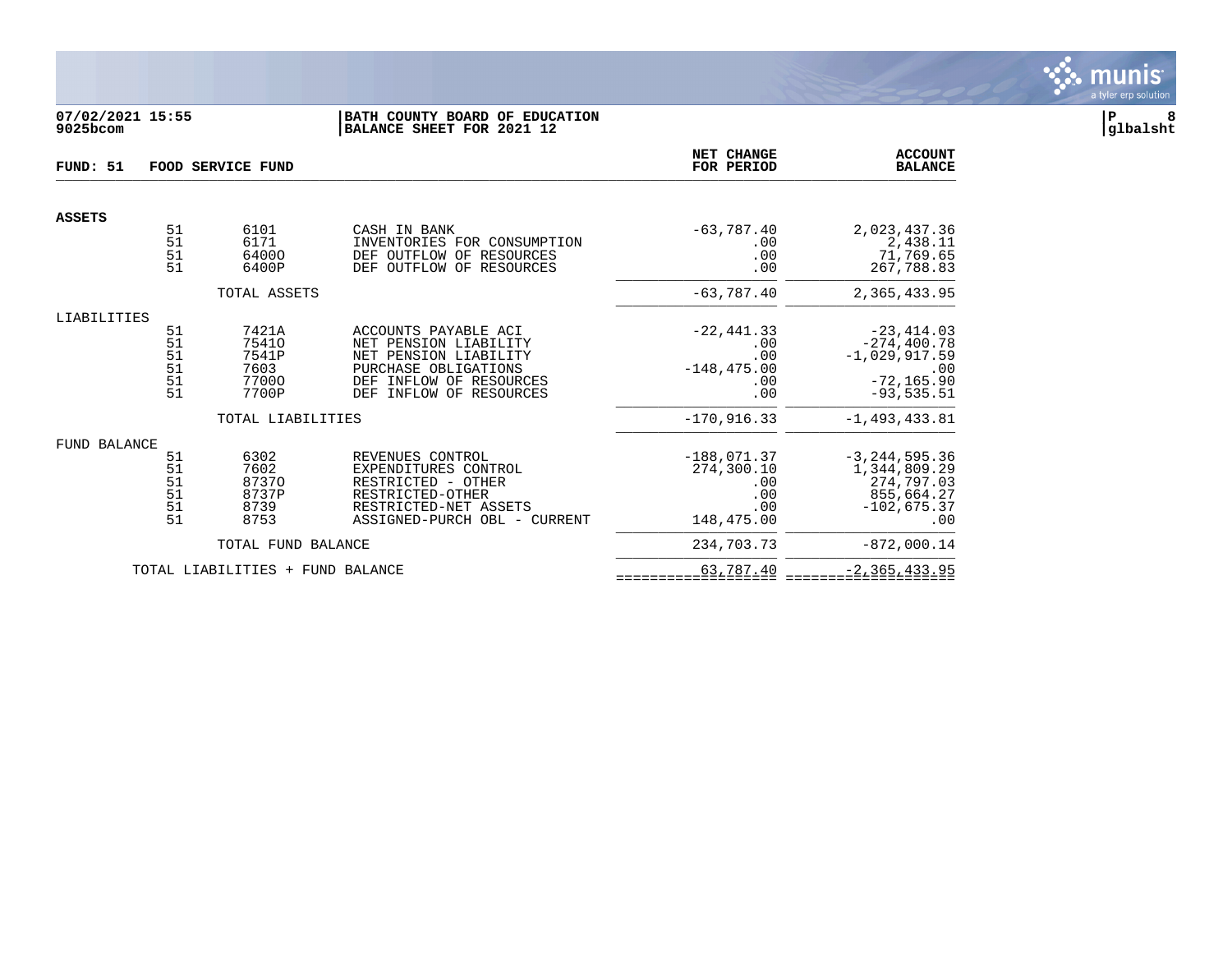

# **07/02/2021 15:55 |BATH COUNTY BOARD OF EDUCATION |P 9 9025bcom |BALANCE SHEET FOR 2021 12 |glbalsht**

| FUND: 52<br>CHILD CARE |                                                                                          |                                                               |                                                                                                                                                     | <b>NET CHANGE</b><br>FOR PERIOD                           | <b>ACCOUNT</b><br><b>BALANCE</b>                                                       |
|------------------------|------------------------------------------------------------------------------------------|---------------------------------------------------------------|-----------------------------------------------------------------------------------------------------------------------------------------------------|-----------------------------------------------------------|----------------------------------------------------------------------------------------|
| <b>ASSETS</b>          |                                                                                          |                                                               |                                                                                                                                                     |                                                           |                                                                                        |
|                        | 52<br>52<br>52                                                                           | 6101<br>64000<br>6400P                                        | CASH IN BANK<br>DEF OUTFLOW OF RESOURCES<br>OUTFLOW OF<br><b>DEF</b><br>RESOURCES                                                                   | $-4,978.61$<br>.00<br>.00                                 | 97,045.22<br>17,500.82<br>65,623.85                                                    |
|                        |                                                                                          | TOTAL ASSETS                                                  |                                                                                                                                                     | $-4,978.61$                                               | 180,169.89                                                                             |
| LIABILITIES            | 52<br>$\begin{array}{c} 52 \\ 52 \end{array}$<br>$\begin{array}{c} 52 \\ 52 \end{array}$ | 75410<br>7541P<br>7603<br>77000<br>7700P<br>TOTAL LIABILITIES | NET PENSION LIABILITY<br>NET PENSION LIABILITY<br>PURCHASE OBLIGATIONS<br>INFLOW OF RESOURCES<br>DEF<br>INFLOW OF RESOURCES<br>DEF                  | .00<br>.00<br>$-2, 167.67$<br>.00<br>.00<br>$-2,167.67$   | $-70,087.25$<br>$-137,638.81$<br>.00<br>$-16,836.16$<br>$-24,619.73$<br>$-249, 181.95$ |
| FUND BALANCE           | 52<br>52<br>$\frac{52}{52}$<br>52<br>52                                                  | 6302<br>7602<br>87370<br>8737P<br>8739<br>8753                | REVENUES CONTROL<br>EXPENDITURES CONTROL<br>RESTRICTED - OTHER<br>RESTRICTED-OTHER PENSION<br>RESTRICTED-NET ASSETS<br>ASSIGNED-PURCH OBL - CURRENT | $-7,932.84$<br>12,911.45<br>.00<br>.00<br>.00<br>2,167.67 | $-197,064.50$<br>122,588.64<br>69,422.59<br>96,634.69<br>$-22,569.36$<br>.00           |
|                        |                                                                                          | TOTAL FUND BALANCE                                            |                                                                                                                                                     | 7,146.28                                                  | 69,012.06                                                                              |
|                        |                                                                                          | TOTAL LIABILITIES + FUND BALANCE                              |                                                                                                                                                     | 4,978.61                                                  | $-180, 169.89$                                                                         |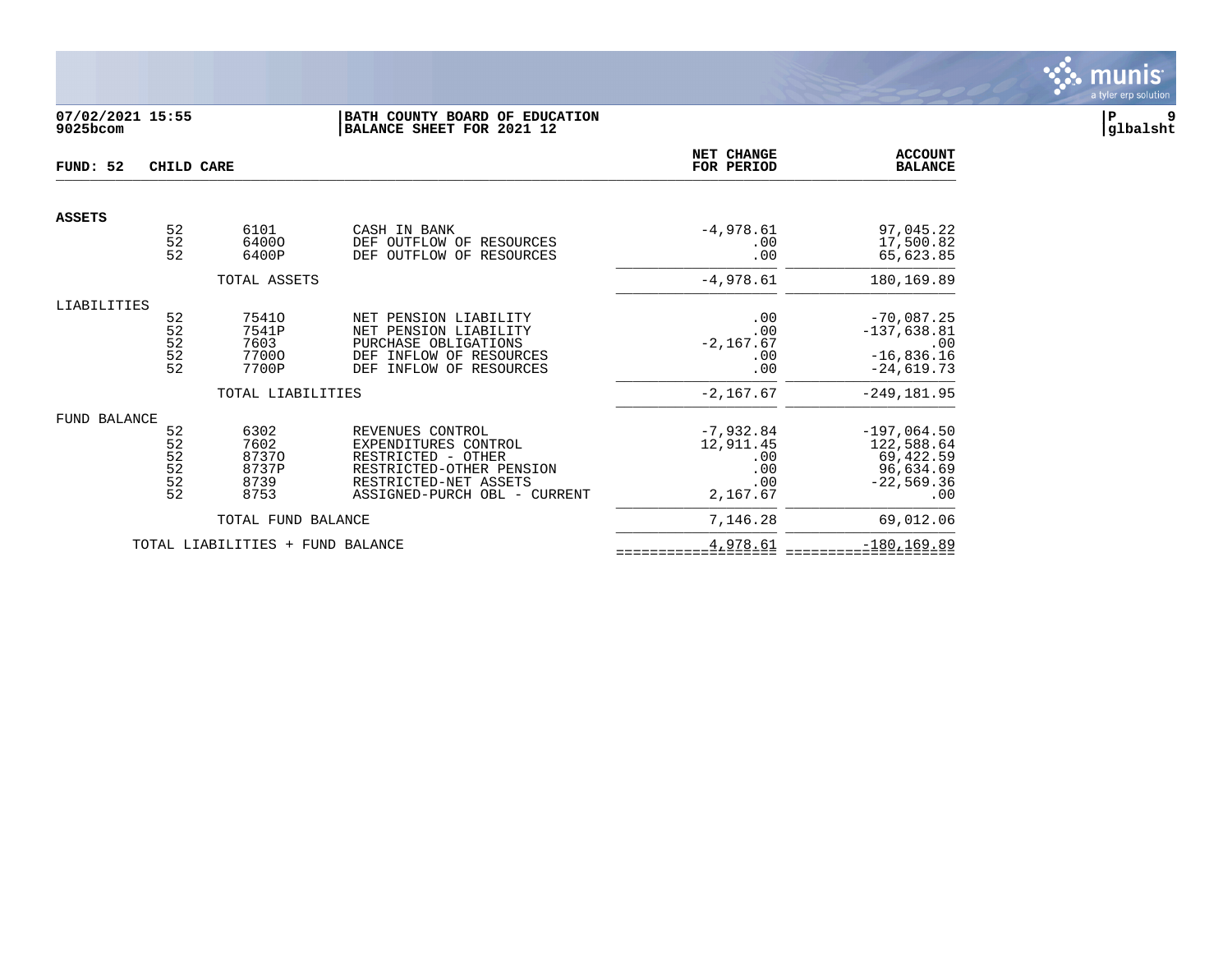

# **07/02/2021 15:55 |BATH COUNTY BOARD OF EDUCATION |P 10 9025bcom |BALANCE SHEET FOR 2021 12 |glbalsht**

| FUND: 53      | <b>PRESCHOOL</b> |                                  |                                          | <b>NET CHANGE</b><br>FOR PERIOD | <b>ACCOUNT</b><br><b>BALANCE</b> |
|---------------|------------------|----------------------------------|------------------------------------------|---------------------------------|----------------------------------|
| <b>ASSETS</b> |                  |                                  |                                          |                                 |                                  |
|               | 53               | 6101                             | CASH IN BANK                             | 1,620.06                        | .00                              |
|               |                  | TOTAL ASSETS                     |                                          | 1,620.06                        | .00                              |
| FUND BALANCE  | $\frac{53}{53}$  | 6302<br>7602                     | REVENUES CONTROL<br>EXPENDITURES CONTROL | .00<br>$-1,620.06$              | $-493.51$<br>493.51              |
|               |                  | TOTAL FUND BALANCE               |                                          | $-1,620.06$                     | .00                              |
|               |                  | TOTAL LIABILITIES + FUND BALANCE |                                          | $-1,620.06$                     | .00                              |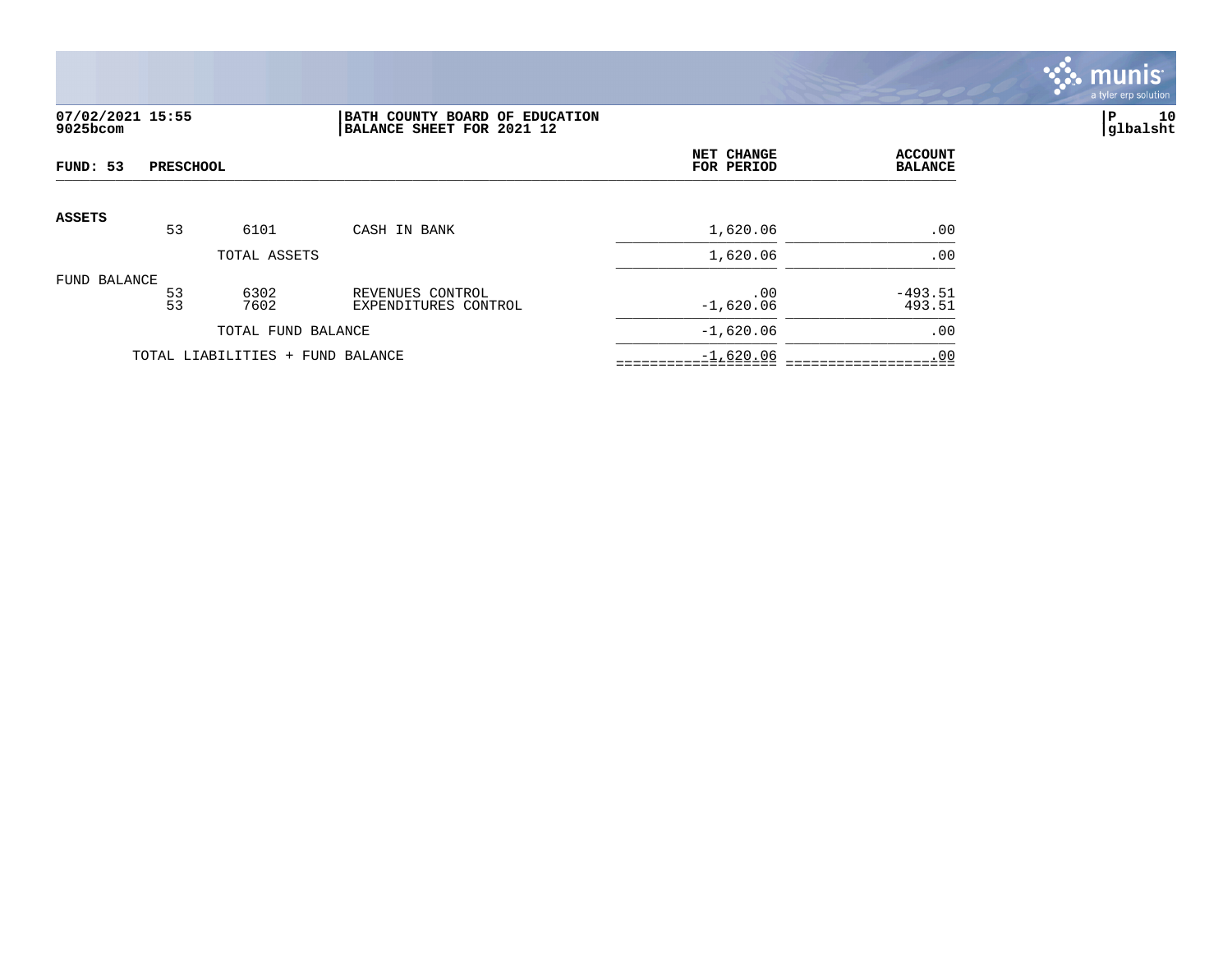

## **07/02/2021 15:55 |BATH COUNTY BOARD OF EDUCATION |P 11 9025bcom |BALANCE SHEET FOR 2021 12 |glbalsht**

| FUND: 7000 TRUST/AGENCY FUNDS |                |                                  |                                                                     | NET CHANGE<br>FOR PERIOD   | <b>ACCOUNT</b><br><b>BALANCE</b>          |
|-------------------------------|----------------|----------------------------------|---------------------------------------------------------------------|----------------------------|-------------------------------------------|
| <b>ASSETS</b>                 | 70             | 6101                             | CASH IN BANK                                                        | $-995.75$                  | 43,984.97                                 |
|                               |                | TOTAL ASSETS                     |                                                                     | $-995.75$                  | 43,984.97                                 |
| FUND BALANCE                  | 70<br>70<br>70 | 6302<br>7602<br>8730             | REVENUES CONTROL<br>EXPENDITURES CONTROL<br>RESTRICTED FUND BALANCE | $-4.25$<br>1,000.00<br>.00 | $-28, 434.27$<br>4,000.00<br>$-19,550.70$ |
|                               |                | TOTAL FUND BALANCE               |                                                                     | 995.75                     | $-43,984.97$                              |
|                               |                | TOTAL LIABILITIES + FUND BALANCE |                                                                     | 995.75                     | $-43,984.97$                              |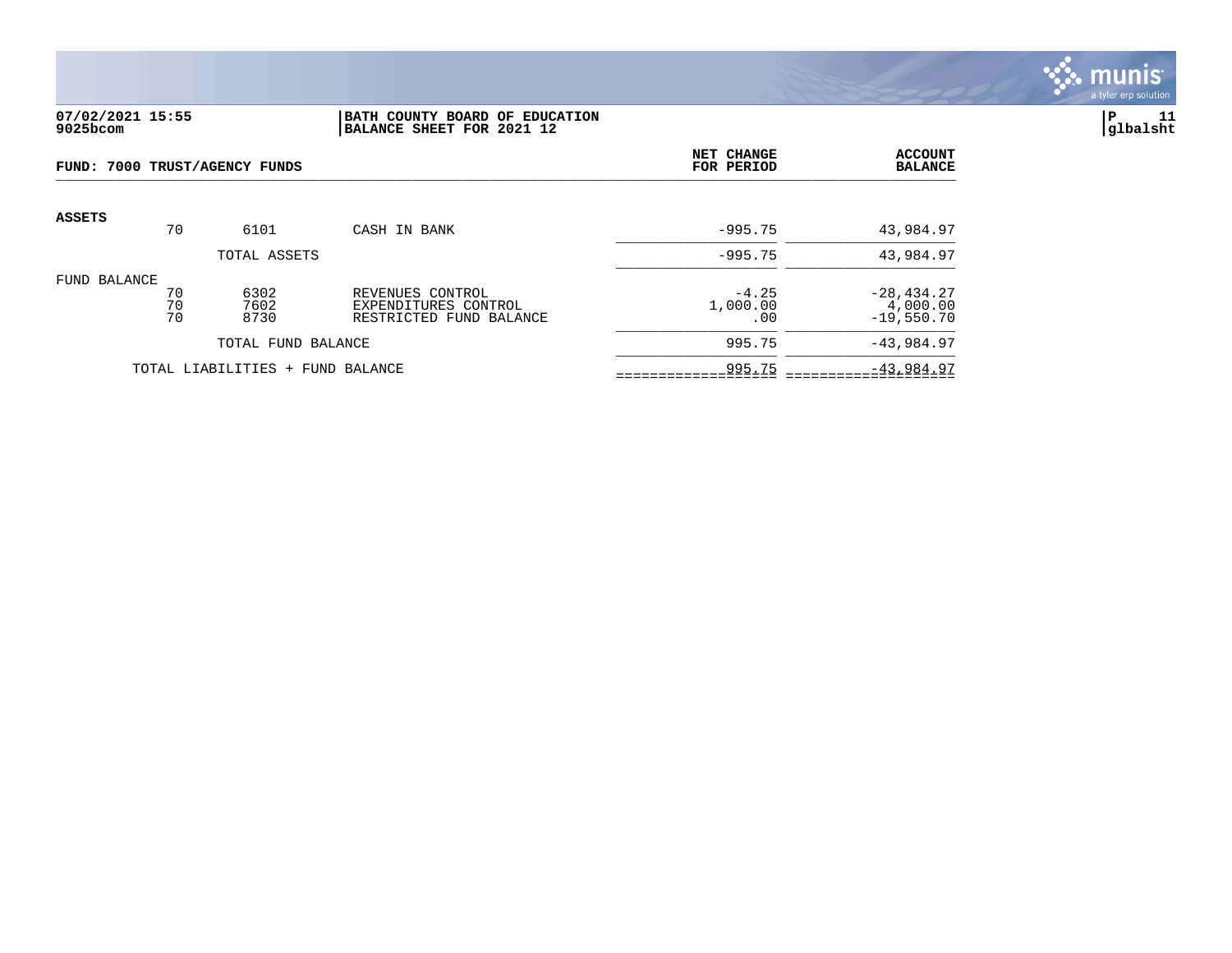

## **07/02/2021 15:55 |BATH COUNTY BOARD OF EDUCATION |P 12 9025bcom |BALANCE SHEET FOR 2021 12 |glbalsht**

| FUND: 8       | GOVERNMENTAL ASSETS                                            |                                                                                      |                                                                                                                                                                                                                                                                       |                                                                                                                                                      | <b>ACCOUNT</b><br><b>BALANCE</b>                                                                                                                                                           |
|---------------|----------------------------------------------------------------|--------------------------------------------------------------------------------------|-----------------------------------------------------------------------------------------------------------------------------------------------------------------------------------------------------------------------------------------------------------------------|------------------------------------------------------------------------------------------------------------------------------------------------------|--------------------------------------------------------------------------------------------------------------------------------------------------------------------------------------------|
| <b>ASSETS</b> |                                                                |                                                                                      |                                                                                                                                                                                                                                                                       |                                                                                                                                                      |                                                                                                                                                                                            |
|               | 80<br>80<br>80<br>80<br>80<br>80<br>80<br>80<br>80<br>80<br>80 | 6201<br>6211<br>6212<br>6221<br>6222<br>6231<br>6232<br>6241<br>6242<br>6251<br>6252 | LAND<br>LAND IMPROVEMENTS<br>ACCUM DEPR LAND IMPROVEMENTS<br>BUILDINGS & BLDING IMPROVEMENT<br>ACCUM DEPR BLDG IMPROVMENTS<br>TECHNOLOGY EQUIPMENT<br>ACCUM DEPR TECHNOLOGY EOUIP<br>VEHICLES<br>ACCUM DEPR VEHICLES<br>GENERAL EOUIPMENT<br>ACCUM DEPR GENERAL EOUIP | .00<br>.00<br>$-11, 218.52$<br>92,191.34<br>$-1, 314, 197.87$<br>$-48, 188.49$<br>$-65, 575.57$<br>.00<br>$-190,071.03$<br>4,301.00<br>$-23, 146.60$ | 518,316.60<br>1,124,210.27<br>$-975, 229.22$<br>46,087,605.31<br>$-13, 186, 391.89$<br>1,901,176.50<br>$-1,671,763.59$<br>4,071,733.19<br>$-3, 110, 050.41$<br>875,386.28<br>$-744.804.09$ |
|               |                                                                | TOTAL ASSETS                                                                         |                                                                                                                                                                                                                                                                       | $-1, 555, 905.74$                                                                                                                                    | 34,890,188.95                                                                                                                                                                              |
| FUND BALANCE  | 80<br>80                                                       | 7602<br>8710                                                                         | EXPENDITURES CONTROL<br>INVESTMENTS GOVERNMENTAL ASSET                                                                                                                                                                                                                | 1,655,029.50<br>$-99,123.76$                                                                                                                         | 1,655,836.72<br>$-36, 546, 025.67$                                                                                                                                                         |
|               |                                                                | TOTAL FUND BALANCE                                                                   |                                                                                                                                                                                                                                                                       | 1,555,905.74                                                                                                                                         | $-34,890,188.95$                                                                                                                                                                           |
|               |                                                                | TOTAL LIABILITIES + FUND BALANCE                                                     |                                                                                                                                                                                                                                                                       | 1,555,905.74                                                                                                                                         | $-34,890,188.95$                                                                                                                                                                           |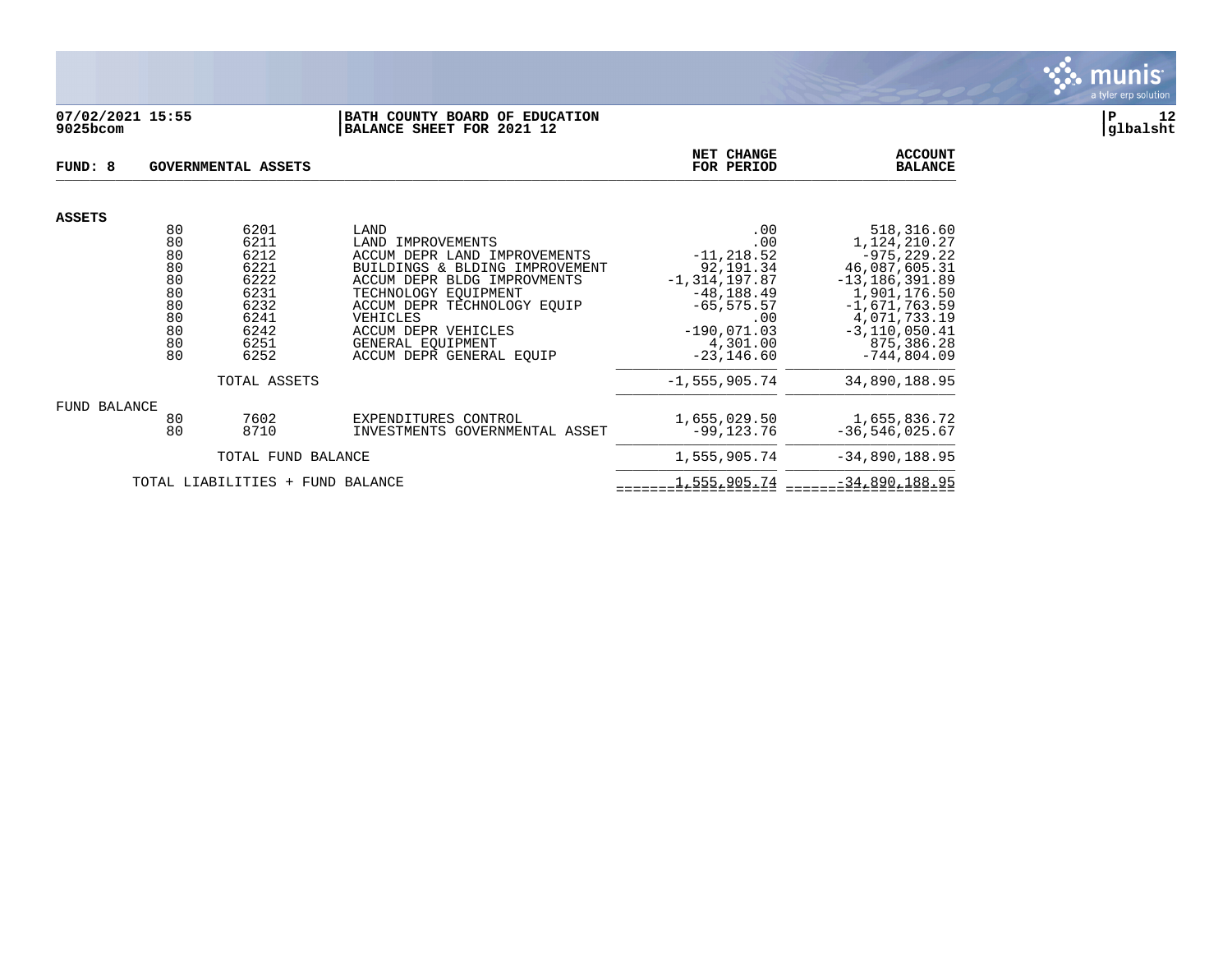

# **07/02/2021 15:55 |BATH COUNTY BOARD OF EDUCATION |P 13 9025bcom |BALANCE SHEET FOR 2021 12 |glbalsht**

| FUND: 81                         |                                              | FOOD SERVICE ASSETS                                          | <b>NET CHANGE</b><br>FOR PERIOD                                                                                                                                                                          | <b>ACCOUNT</b><br><b>BALANCE</b>                                                      |                                                                                                                     |  |  |  |
|----------------------------------|----------------------------------------------|--------------------------------------------------------------|----------------------------------------------------------------------------------------------------------------------------------------------------------------------------------------------------------|---------------------------------------------------------------------------------------|---------------------------------------------------------------------------------------------------------------------|--|--|--|
| <b>ASSETS</b>                    |                                              |                                                              |                                                                                                                                                                                                          |                                                                                       |                                                                                                                     |  |  |  |
|                                  | 81<br>81<br>81<br>81<br>81<br>81<br>81<br>81 | 6221<br>6222<br>6231<br>6232<br>6241<br>6242<br>6251<br>6252 | BUILDINGS & BLDING IMPROVEMENT<br>ACCUM DEPR BLDG IMPROVMENTS<br>TECHNOLOGY EOUIPMENT<br>ACCUM DEPR TECHNOLOGY EQUIP<br>VEHICLES<br>ACCUM DEPR VEHICLES<br>GENERAL EOUIPMENT<br>ACCUM DEPR GENERAL EQUIP | .00<br>$-6, 160.00$<br>.00<br>$-857.40$<br>.00<br>$-7, 179.00$<br>.00<br>$-31,079.82$ | 308,000.00<br>$-80, 593.33$<br>8,212.63<br>$-4,831.30$<br>35,895.00<br>$-27,065.75$<br>616, 188.39<br>$-533.052.17$ |  |  |  |
|                                  |                                              | TOTAL ASSETS                                                 | $-45, 276, 22$                                                                                                                                                                                           | 322,753.47                                                                            |                                                                                                                     |  |  |  |
| FUND BALANCE                     | 81<br>81                                     | 7602<br>8711                                                 | EXPENDITURES CONTROL<br>INVESTMENT BUSINESS ASSETS                                                                                                                                                       | 45,276.22<br>.00                                                                      | 45,276.22<br>$-368,029.69$                                                                                          |  |  |  |
|                                  |                                              | TOTAL FUND BALANCE                                           | 45,276.22                                                                                                                                                                                                | $-322, 753.47$                                                                        |                                                                                                                     |  |  |  |
| TOTAL LIABILITIES + FUND BALANCE |                                              |                                                              |                                                                                                                                                                                                          | 45, 276. 22                                                                           | $-322, 753.47$                                                                                                      |  |  |  |